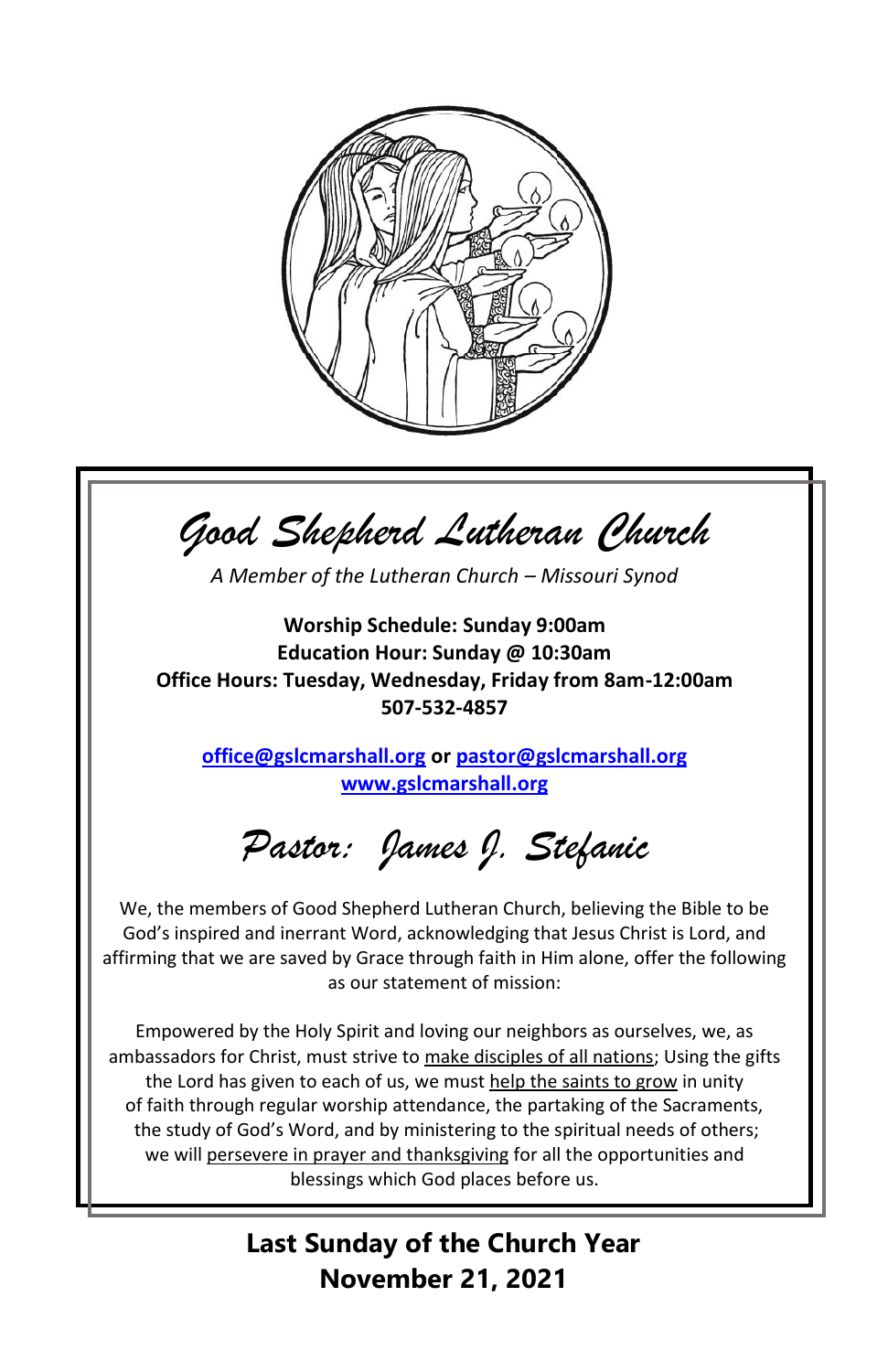## Opening Song: **"Glorious Day (Living He Loved Me)" GSLC 60**

## **Opening Versicles** (common)

- $\Box$  This is the day which the Lord has made;
- C **let us rejoice and be glad in it.**
- $\mathbb{L}$  From the rising of the sun to its setting,
- C **the name of the Lord is to be praised.**
- $\Box$  Better is one day in Your courts than a thousand elsewhere;
- C **I would rather be a doorkeeper in the house of my God than dwell in the tents of the wicked.**

**Old Testament Canticle** *LSB 261*

- L Make me to know Your ways, O Lord.
- C **Teach me Your paths.**
- **L** Sanctify us in Your truth.
- C **Your Word is truth.**
- **L** From the rising of the sun to its setting,
- C **the name of the Lord is to be praised.**
- C **Glory be to the Father and to the Son and to the Holy Spirit; as it was in the beginning, is now, and will be forever. Amen.**

#### CRefrain **G** The Lord God is my strength and my song, and He has be - come  $m<sub>V</sub>$ sal - va tion. With joy will you draw from the wa ter  $\overline{\phantom{a}}$ wells of sal - va - tion. And you will say in that day: "Give thanks to the Lord, call up-on His name,

His deeds a - mong the make known peo - ples,  $pro -$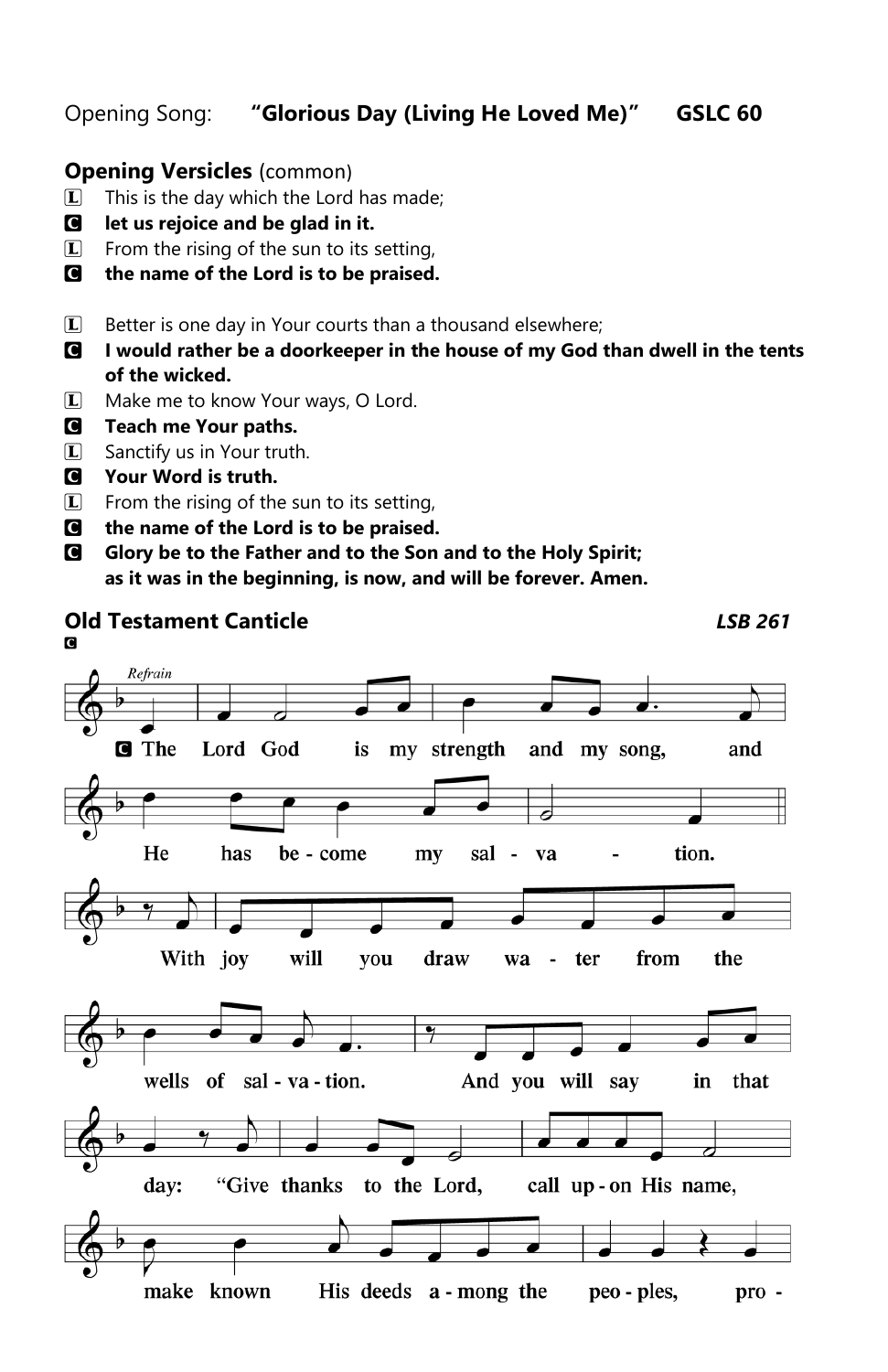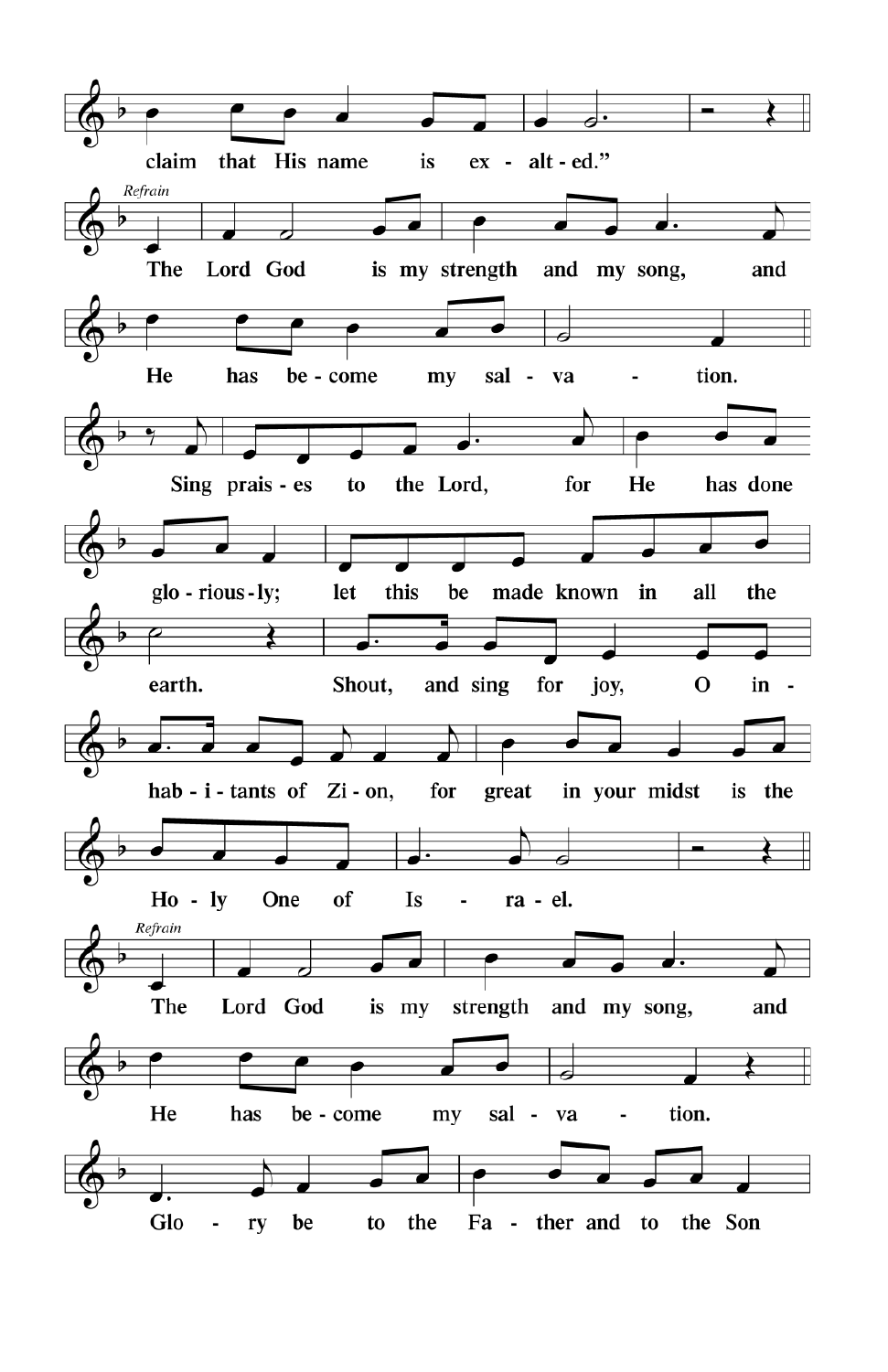

# **Children's Message**

## **Readings from Holy Scripture**

## **Old Testament Reading: Isaiah 65:17-25**

## **Psalm 149 (antiphon vs 2)**

<sup>2</sup>Let Israel be glad in his Maker; let the children of Zion rejoice in their King! <sup>1</sup>Praise the LORD! Sing to the LORD a new song, his praise in the assembly of the godly! **<sup>2</sup>Let Israel be glad in his Maker; let the children of Zion rejoice in their King!**  $3$ Let them praise his name with dancing, making melody to him with tambourine and lyre! **<sup>4</sup>For the LORD takes pleasure in his people; he adorns the humble with salvation.** <sup>5</sup>Let the godly exult in glory; let them sing for joy on their beds. **<sup>6</sup>Let the high praises of God be in their throats and two-edged swords in their hands,** <sup>7</sup> to execute vengeance on the nations and punishments on the peoples, **8 to bind their kings with chains**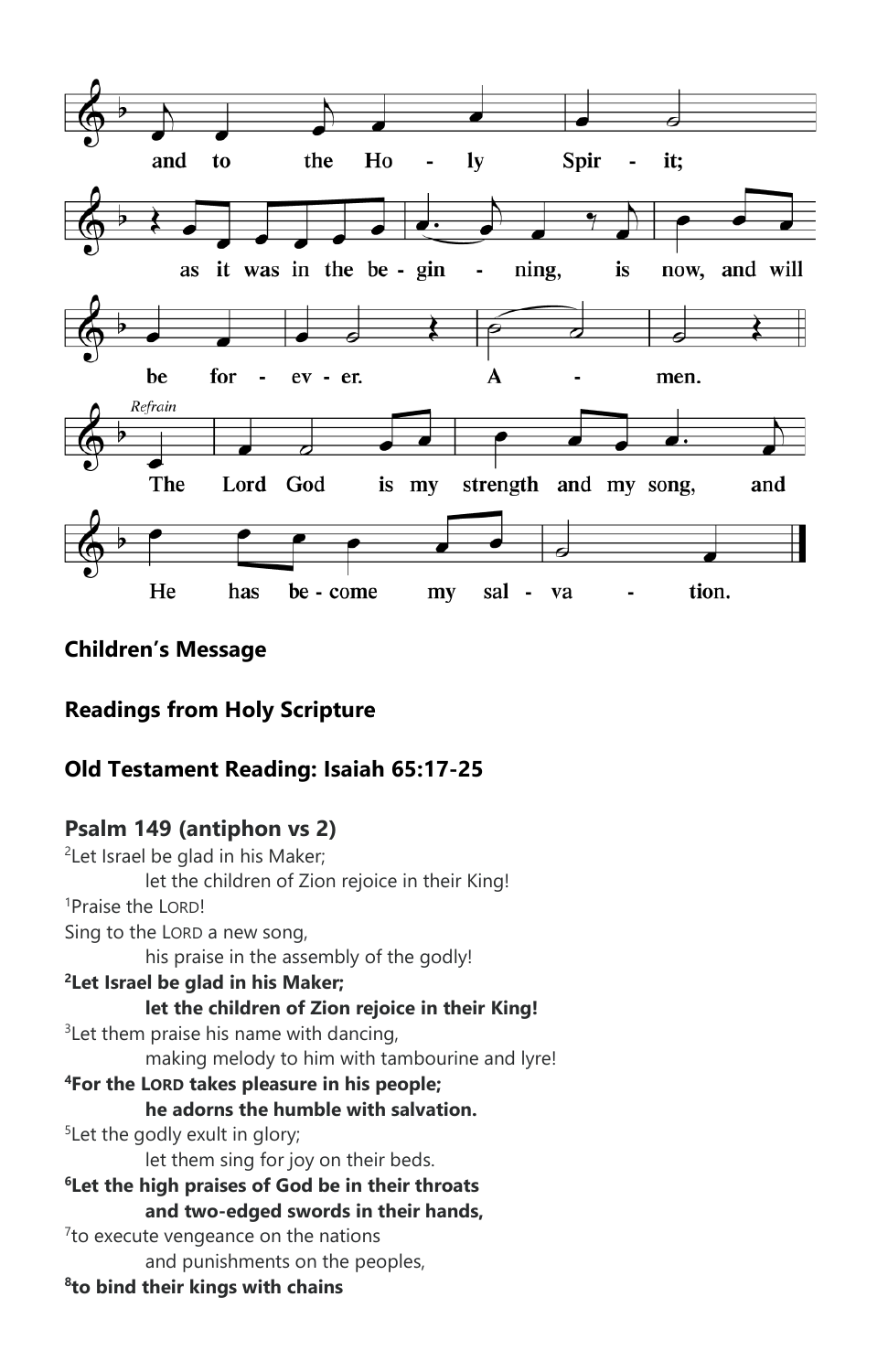#### **and their nobles with fetters of iron,**

<sup>9</sup> to execute on them the judgment written!

This is honor for all his godly ones. Praise the LORD!

#### **Glory be to the Father and | to the Son\***

#### **and to the Holy | Spirit;**

**as it was in the be- | ginning,\*** 

# **is now, and will be forever. | Amen.**

<sup>2</sup>Let Israel be glad in his Maker; let the children of Zion rejoice in their King!

# **Epistle: 1 Thessalonians 5:1-11**

## **Holy Gospel: Matthew 25:1-13**

## **Responsory** (common)

L Forever, O Lord, Your Word is firmly set in the heavens.

- C **Lord, I love the habitation of Your house and the place where Your glory dwells.**
- $\Box$  Blessed are those who hear the Word of God and keep it.
- C **Lord, I love the habitation of Your house and the place where Your glory dwells.**
- L Glory be to the Father and to the Son and to the Holy Spirit.
- C **Lord, I love the habitation of Your house and the place where Your glory dwells.**

## **Ten Commandments**

C **You shall have no other gods.**

**You shall not misuse the name of the Lord your God.**

**Remember the Sabbath day by keeping it holy.**

**Honor your father and your mother.**

**You shall not murder.**

**You shall not commit adultery.**

**You shall not steal.**

**You shall not give false testimony against your neighbor.**

**You shall not covet your neighbor's house.**

**You shall not covet your neighbor's wife, or his manservant or maidservant, his ox or donkey, or anything that belongs to your neighbor.**

## **Apostles' Creed**

C **I believe in God, the Father Almighty,**

 **maker of heaven and earth.**

**And in Jesus Christ, His only Son, our Lord,**

 **who was conceived by the Holy Spirit,**

 **born of the virgin Mary,**

 **suffered under Pontius Pilate,**

 **was crucified, died and was buried.**

 **He descended into hell.**

 **The third day He rose again from the dead.**

 **He ascended into heaven**

 **and sits at the right hand of God the Father Almighty.**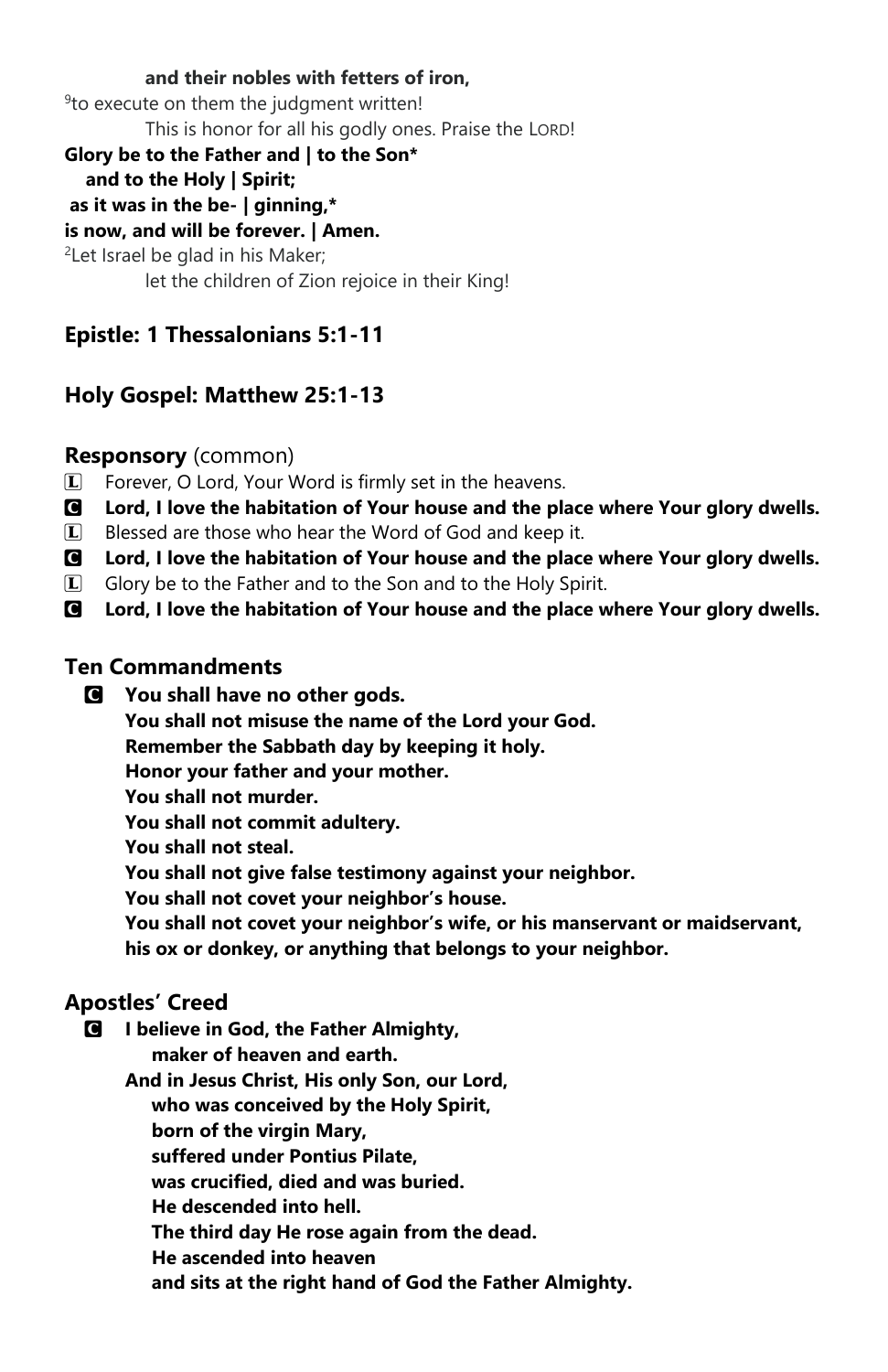**From thence He will come to judge the living and the dead.**

**I believe in the Holy Spirit,**

 **the holy Christian Church, the communion of saints, the forgiveness of sins, the resurrection of the body,** and the life  $\div$  everlasting. Amen.

## **Lord's Prayer**

C **Our Father who art in heaven, hallowed be Thy name, Thy kingdom come, Thy will be done on earth as it is in heaven; give us this day our daily bread; and forgive us our trespasses as we forgive those who trespass against us; and lead us not into temptation, but deliver us from evil. For Thine is the kingdom and the power and the glory forever and ever.** 

**Amen**

# *The Sacrament of Holy Baptism* **As The Head Of The Family Should Teach It In A Simple Way To His Household**

## **Second**

*What benefits does Baptism give?*

It works forgiveness of sins, rescues from death and the devil, and gives eternal salvation to all who believe this, as the words and promises of God declare.

*Which are these words and promises of God?*

Christ our Lord says in the last chapter of Mark: "Whoever believes and is baptized will be saved, but whoever does not believe will be condemned." Mark 16:16

# **Sermon**

# **Hymn of the Day: "Wake, Awake, for Night is Flying" LSB #516**

- $\Box$  In peace let us pray to the Lord:
- C **Lord, have mercy.**
- L For the gift of divine peace and of pardon, with all our heart and with all our mind, let us pray to the Lord:
- C **Lord, have mercy.**
- L For the holy Christian Church, here and scattered throughout the world, and for the proclamation of the Gospel and the calling of all to faith, let us pray to the Lord:
- C **Lord, have mercy.**
- L For this nation, for our cities and communities, and for the common welfare of us all, let us pray to the Lord:

**Prayer** *LSB 261*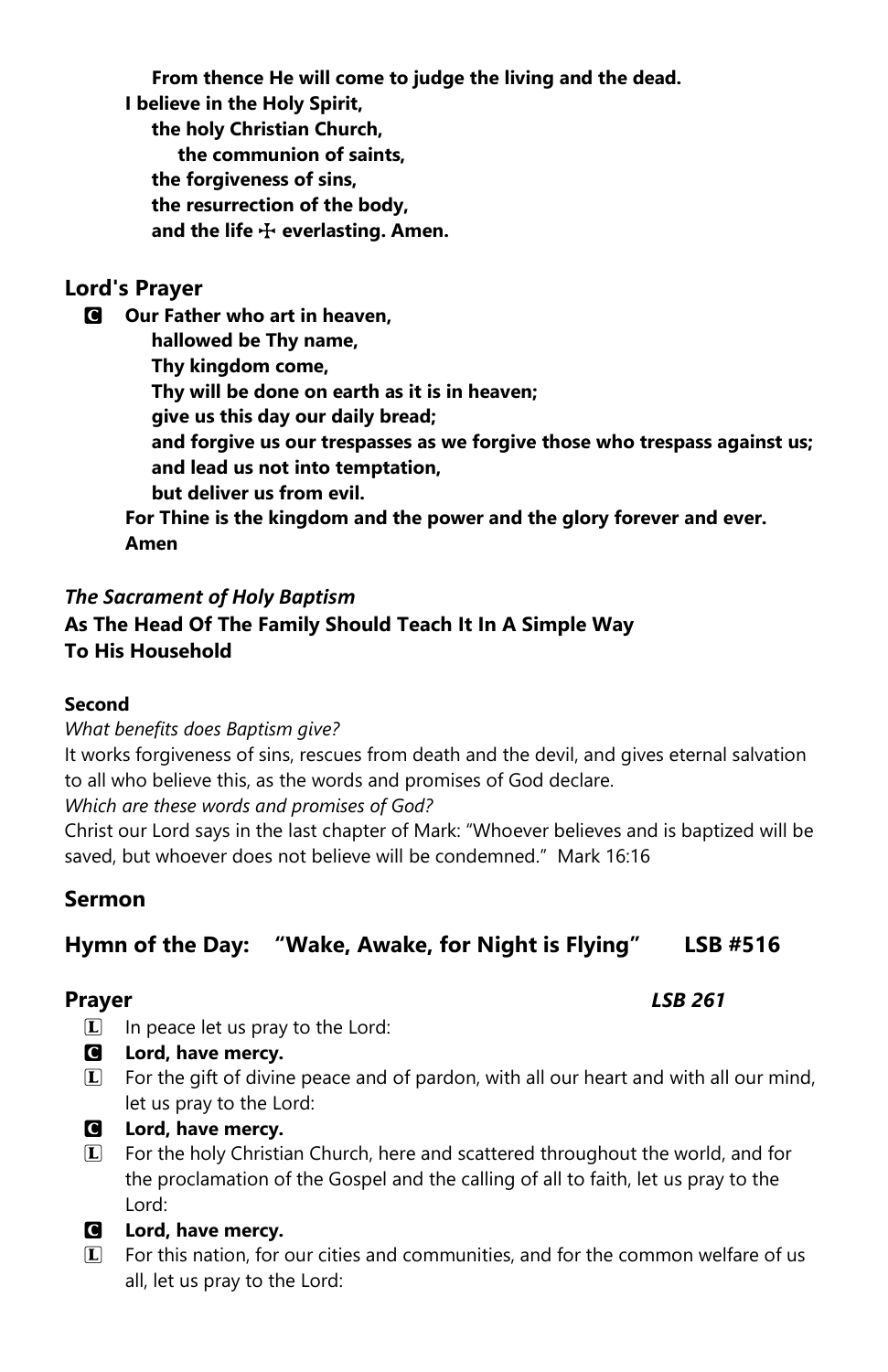- C **Lord, have mercy.**
- $\Box$  For seasonable weather and for the fruitfulness of the earth, let us pray to the Lord:
- C **Lord, have mercy.**
- $\mathbb{L}$  For those who labor, for those whose work is difficult or dangerous, and for all who travel, let us pray to the Lord:
- C **Lord, have mercy.**
- L For all those in need, for the hungry and homeless, for the widowed and orphaned, and for all those in prison, let us pray to the Lord:
- C **Lord, have mercy.**
- $\vert \mathbf{L} \vert$  For the sick and dying and for all those who care for them, let us pray to the Lord:
- C **Lord, have mercy.**
- L For . . . *[additional bids for prayer may be inserted here]* . . . let us pray to the Lord:
- C **Lord, have mercy.**
- $\Box$  Finally, for these and for all our needs of body and soul, let us pray to the Lord:
- C **Lord, have mercy. Christ, have mercy. Lord, have mercy.**

## **Collect of the Day**

**L** O Lord, absolve Your people from their offenses that, from the bonds of our sins which by reason of our frailty we have brought upon ourselves, we may be delivered by Your bountiful goodness; through Jesus Christ, Your Son, our Lord, who lives and reigns with You and the Holy Spirit, one God, now and forever.

C **Amen.**

## **Collect for the Word**

L Blessed Lord, You have caused all Holy Scriptures to be written for our learning. Grant that we may so hear them, read, mark, learn, and take them to heart that, by the patience and comfort of Your holy Word, we may embrace and ever hold fast the blessed hope of everlasting life; through Jesus Christ, Your Son, our Lord, who lives and reigns with You and the Holy Spirit, one God, now and forever.

C **Amen.**

## **Morning Prayer**

C **I thank You, my heavenly Father, through Jesus Christ, Your dear Son, that You have kept me this night from all harm and danger; and I pray that You would keep me this day also from sin and every evil, that all my doings and life may please You. For into Your hands I commend myself, my body and soul, and all things. Let Your holy angel be with me, that the evil foe may have no power over me. Amen.** 

## **New Testament Canticle** *LSB 266*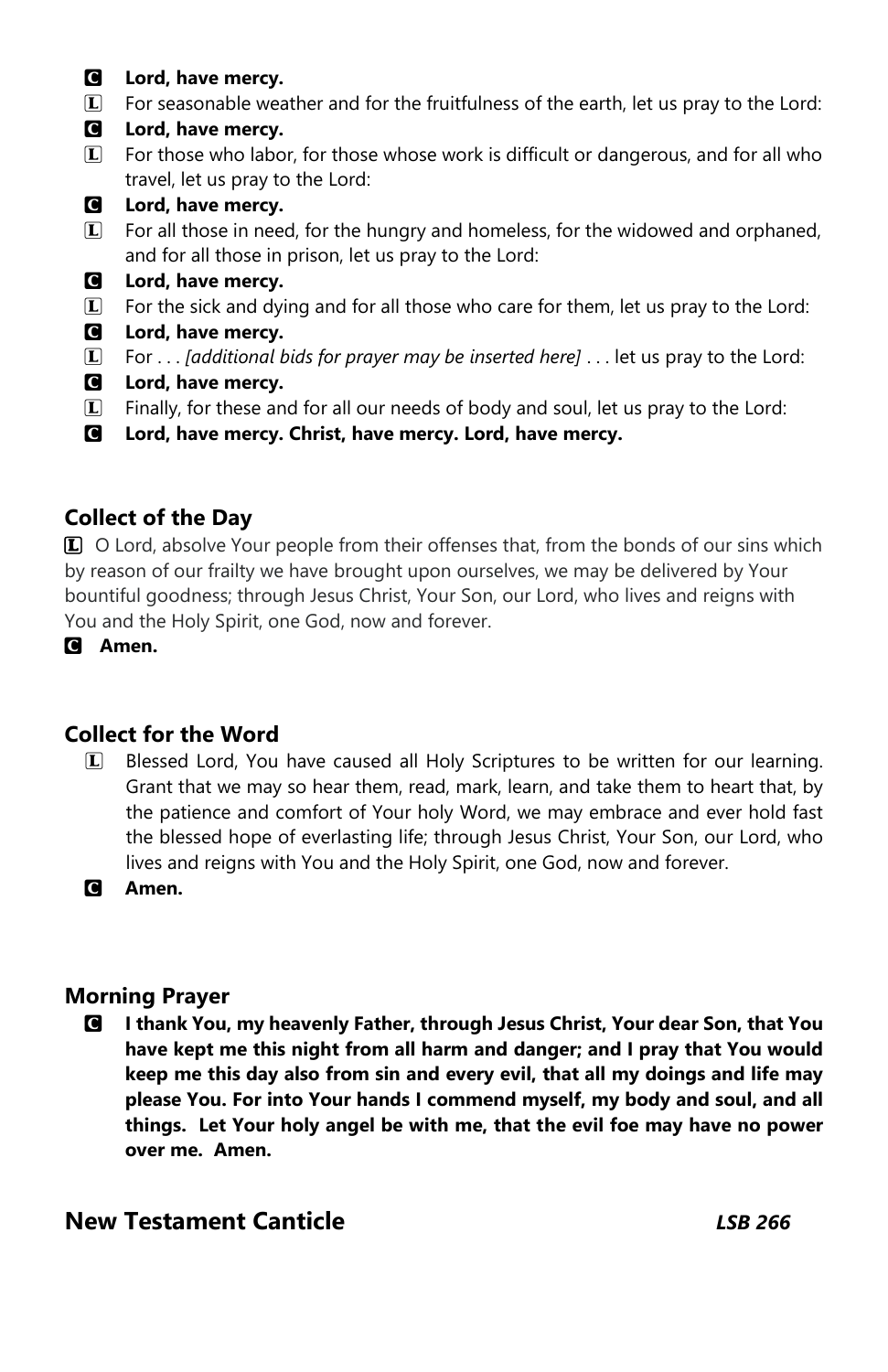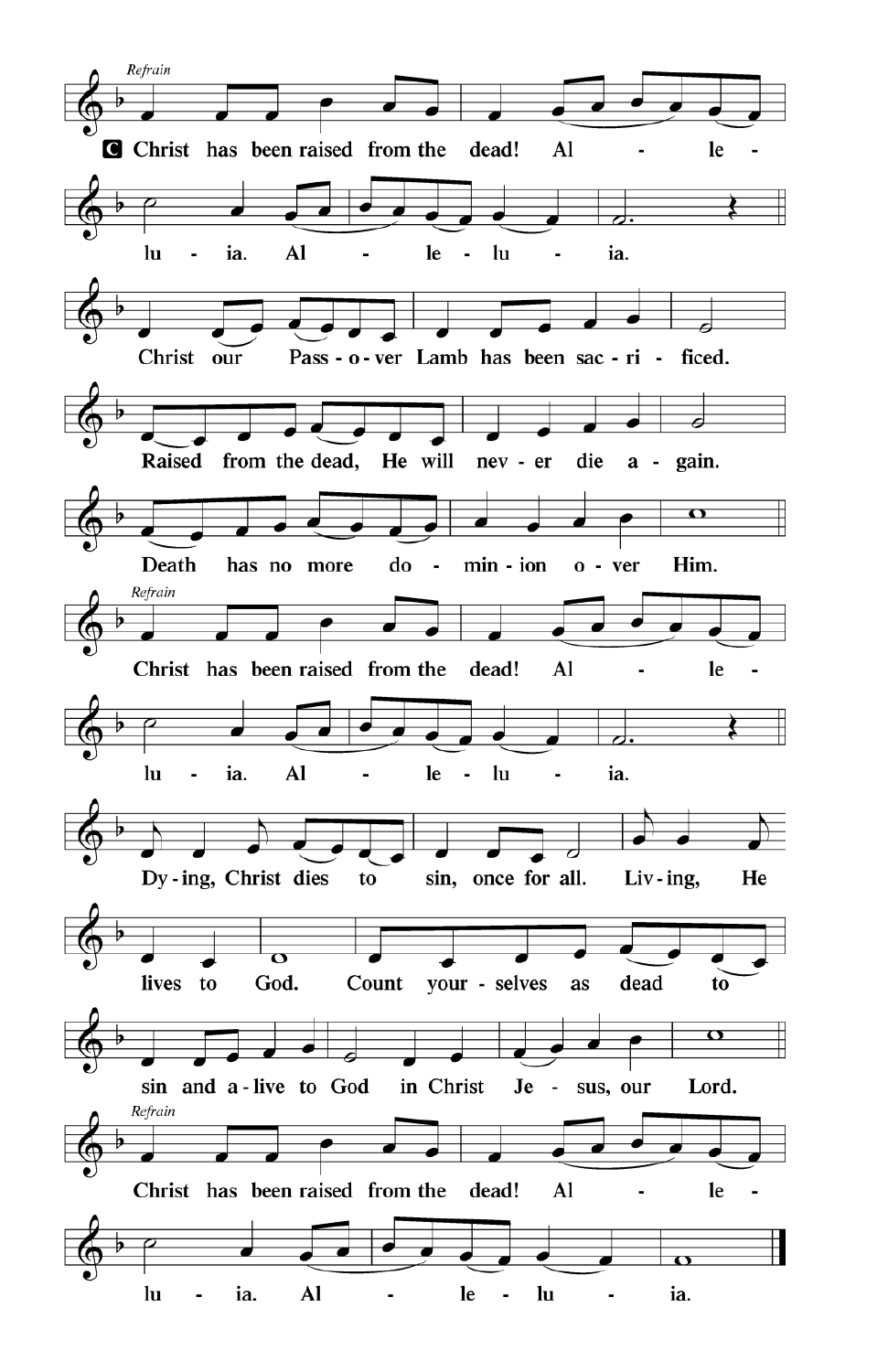# **Blessing**

- $\Box$  Let us bless the Lord.
- C **Thanks be to God.**
- $\bar{L}$  The almighty and merciful Lord, the Father, the  $\pm$  Son, and the Holy Spirit, bless and preserve you.
- C **Amen.**

## Closing Song: **"Sing To The King" GSLC 50**

This is the first and most important point, that all our prayers must be based on obedience to God, regardless of our person, whether we are sinners or righteous people, worthy or unworthy. We must understand that God is not joking, but that he will be angry and punish us if we do not pray, just as he punishes all other kinds of disobedience. Nor will he allow our prayers to be futile or lost, for if he did not intend to answer you, he would not have ordered you to pray and backed it up with such a strict commandment.

## *The Book of Concord* – The Large Catechism, The Lord's Prayer

 Acknowledgments: Service of Prayer and Preaching from Lutheran Service Book. Unless otherwise indicated, all scripture quotations are from *The Holy Bible, English Standard Version*, copyright © 2001 by Crossway Bibles, a division of Good News Publishers. Used by permission. All rights reserved. Created by Lutheran Service Builder © 2006 Concordia Publishing House.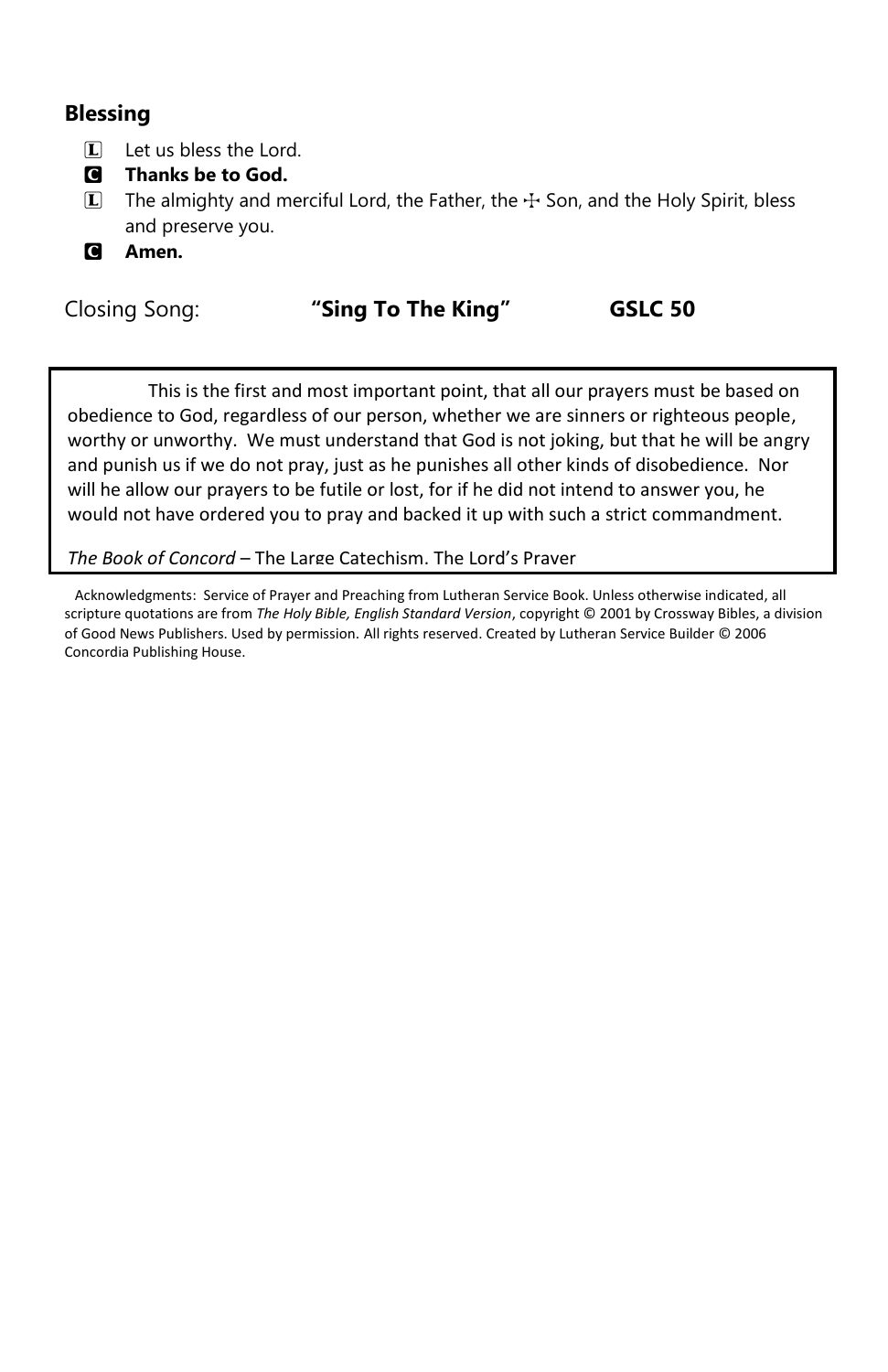# **Those serving the Lord today and next week November 21st & 28th**

## **11/21**

**Music:** Praise Band **Elder:** Darwin Leek **Acolyte**: Alex Sturrock **Ushers:** Tim Petrich & Cory Brockman **Counters:** David Sturrock

## **11/28**

**Music:** Beth Steuck **Elder:** Dan Radel **Acolyte**: Grant Lingl **Ushers:** Todd Smallfield & Denny Brockberg **Counters:** Kathy Dahl **Servers**: N/A

## **Sunday November 14, 2021 Attendance: 82 Communicants: 67**

## **This Week at Good Shepherd November 21st thru 28th**

#### **Sunday**

9am – Service of Payer & Preaching – Praise Band 10:30am – Education Hour 11:30am – Potluck 12 Noon – Voters' Meeting

## **Monday**

**Tuesday** 7pm – AA Meeting

## **Wednesday**

7am – Men's Bible Study @ McDonald's 5:30 – Hand Chimes 7pm – Thanksgiving Eve Service

> **Thursday – Thanksgiving Day** Church Office Closed

> > **Friday** Church Office Closed

#### **Saturday**

**Sunday – 1 st Sunday in Advent** 9am – Divine Service III 10:30am – Education Hour

*Pastor, what is the Te Deum?* It is a very ancient morning hymn of praise, confession of faith, and petition. *Which passage in the Te Deum indicates that it is a morning hymn?* "Vouchsafe, O Lord: to keep us this day without sin." *Which passage indicates that it is a creed?* From "The holy Church throughout all the world," to "to be our Judge."

An Explanation of the Service Proper: The Office of the Word, The Service: The Sermon and Canticles – 225- 227.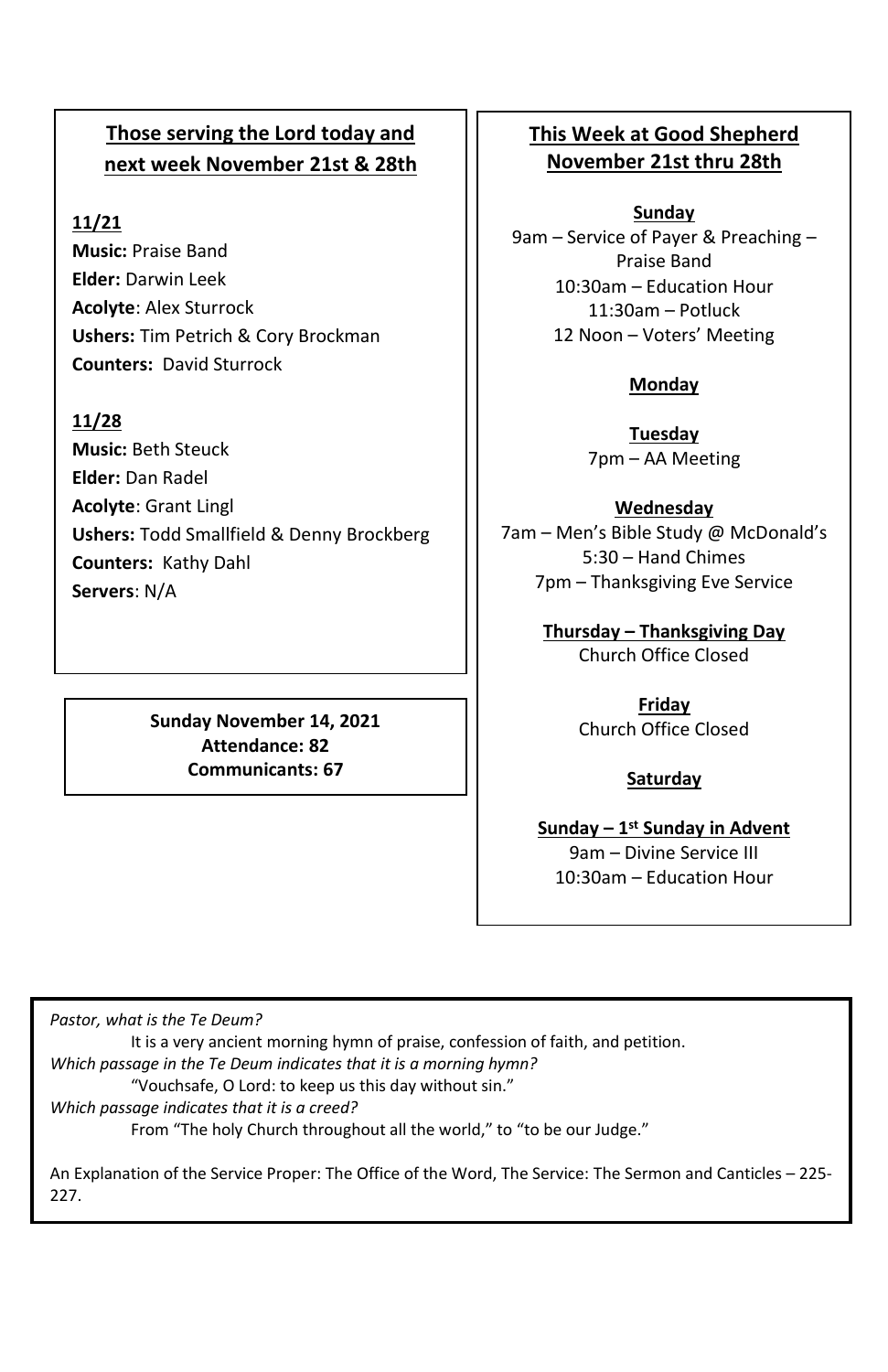## **The Congregation at Prayer**

#### **How to use this bulletin for daily prayer all week long.**

*Reading God's Word and offering up our prayers to God should be part of our daily routine. Below is an outline for a simple daily devotion. Also included is a portion of the Small Catechism for the week and the prayers of our parish.*

## Invocation: **In the name of the Father, and of the Son, and of the Holy Spirit. Amen.** Introit: **Bulletin Insert**

Learn by Heart Bible Verses: **Psalm 127:2; James 2:1**

Catechism: **The Lord's Prayer: The Second Petition**

## Daily Readings:

Sunday: **Dan. 2:1-23; Rev. 18:1-24** Monday: **Dan. 2:24-49; Rev. 19:1-21** Tuesday: **Dan. 3:1-30; Rev. 20:1-15** Wednesday: **Dan. 4:1-37; Rev. 21:1-8** Thursday: **Dan. 5:1-30; Dan. 7:1-8:27; Rev. 21:9-27** Friday: **Dan. 6:1-28; Dan. 9:1-27; Rev. 22:1-21** Saturday: **Is: 1:1-28; 1 Peter 1:1-12**

Readings for next Sunday: **Jeremiah 23:5-8; Romans 13:11-14; Matthew 21:1-9**

## IN OUR PRAYERS THIS WEEK:

- **Birthdays:** Erin Berg 11/21; Stephen Leek 11/21; Aaron Bayerkohler 11/22; Sarah Stefanic 11/23; Sydney Brockman 11/26
- **Anniversaries:** Darwin & Jean Leek 11/26
- **Sickness/Illness/Recovery:** Anita Johnson, sister of Kathy Brockberg; Marge Meffert, sister of Bob Meffert; Carolyn Bayerkohler; Carol Nienkirk; Joanne Christoffer; Diane, Aunt of Lisa Haen; Jon Gullickson; Lorraine Gullickson; David Sturrock; Floyd Brecheisen, brother of Gay Brockberg; Shirlene Schwab; Ruth Timm; Jon Gerken; Bob Meffert; Jean Peirce; Esther Schrunk; Karen Geske; Hester, sister of David Sturrock; Tobias Haugen, grandson of Mavis Ochsendorf; Del Determan, friend of the Pratts; Larry Pratt; Joshua Grau, godson of Bob Meffert; Bonnie, mother of Lisa Haen
- **With Child:** Tyler Nelson
- **Family of:** Gary Christensen, Brother-in-law of Marilyn Gunter

#### HYMN OF THE MONTH: **#676 "Behold a Host, Arrayed in White"**

#### COLLECT **(Bulletin Insert)**

#### NICENE CREED

#### LORD'S PRAYER

## BLESSING: **The almighty and most merciful God, Father, Son, and Holy Spirit, bless and preserve us. Amen.**